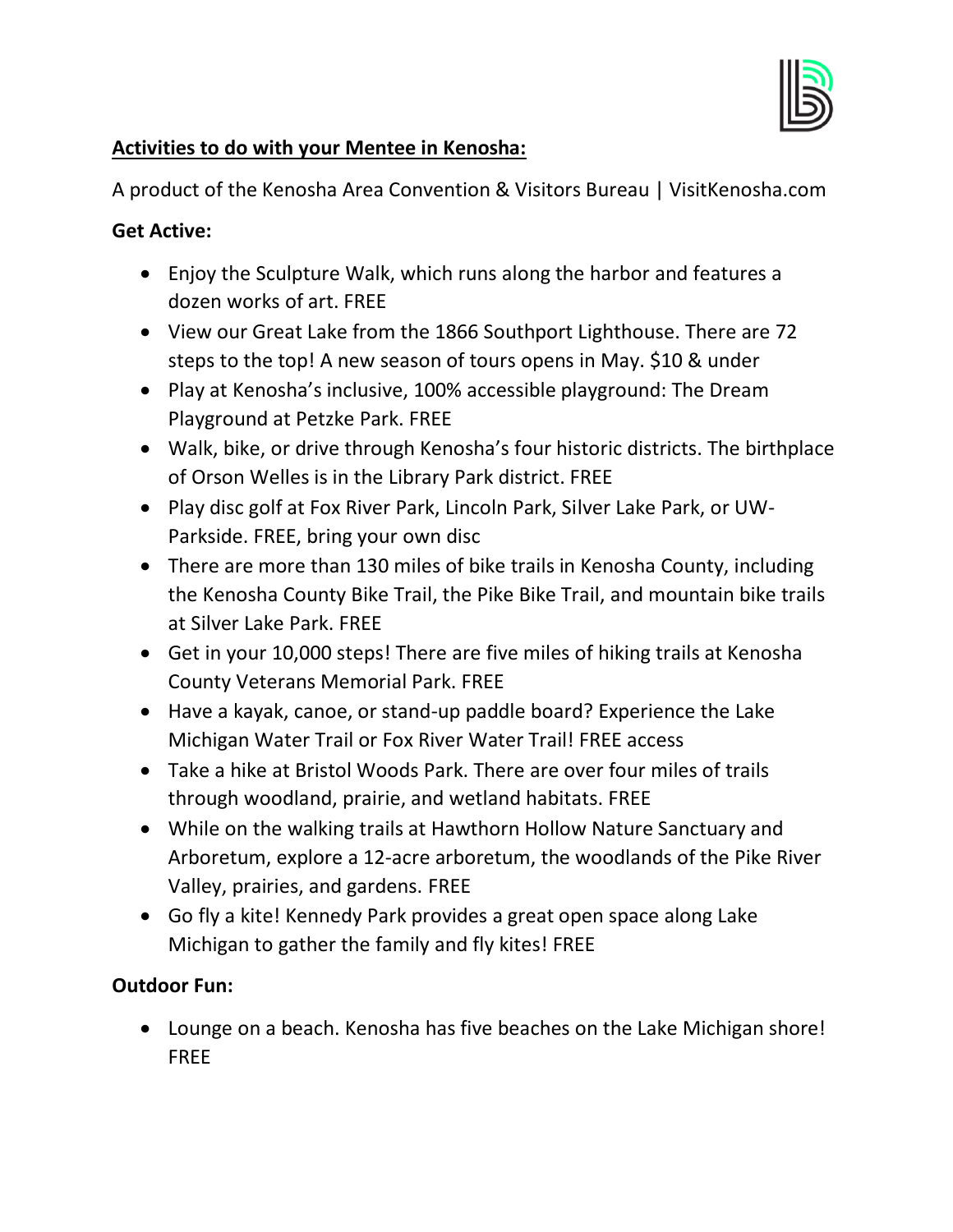

- Be mesmerized and wowed by an Aquanut Water Show! The choreographed water ski show team performs on Lake Mary, most Wednesdays and Saturdays, May 29 - September 4. FREE
- Root for the home team! The Kenosha Kingfish play baseball in the collegiate Northwoods League at the 101-year-old Simmons Field. \$8+
- Go Fish! Fish anywhere in Wisconsin without a license on Free Fishing Weekend, June 5-6. FREE
- On June 19, the Kenosha Area Chamber of Commerce hosts the Kenosha Expo Health & Home Show. The outdoor, family-friendly event will be held at the Kenosha YMCA. FREE admission
- Come often to capture Lake Michigan's many moods with your phone (or camera). You'll get great Instagram photos! #KenoshaFun FREE
- Enjoy geocaching throughout Kenosha County! It's an outdoor scavenger hunt using GPS coordinates. FREE
- Go beachcombing! People love to search for sea/beach glass on our Lake Michigan beaches. There's even a Facebook group for Lake Michigan Sea Glass Collectors. FREE
- Go birding in your backyard or at a local park. FREE
- Pull out your picnic basket and blanket and enjoy a relaxing picnic in a park.
- Hunt for painted rocks! If you find one, re-hide it as a random act of kindness! The Facebook group Kenosha Rocks! has more details about this fun activity that's done in many communities. FREE

## **Places to Visit:**

- Come see our castle! Enjoy one-of-a-kind photo spots at Mars Cheese Castle. FREE
- The Transparent Watercolor Society of America 45th Annual National Juried Exhibition is on display May 1 - July 31 at the Kenosha Public Museum. FREE
- Kenosha HarborMarket's 2021 outdoor season begins on May 8. Visit and shop on Saturdays through October 30. FREE admission
- See what artists and crafters have been busy making! The Good Old Summertime Art Fair is June 6; presented by the Friends of the Kenosha Art Association. FREE admission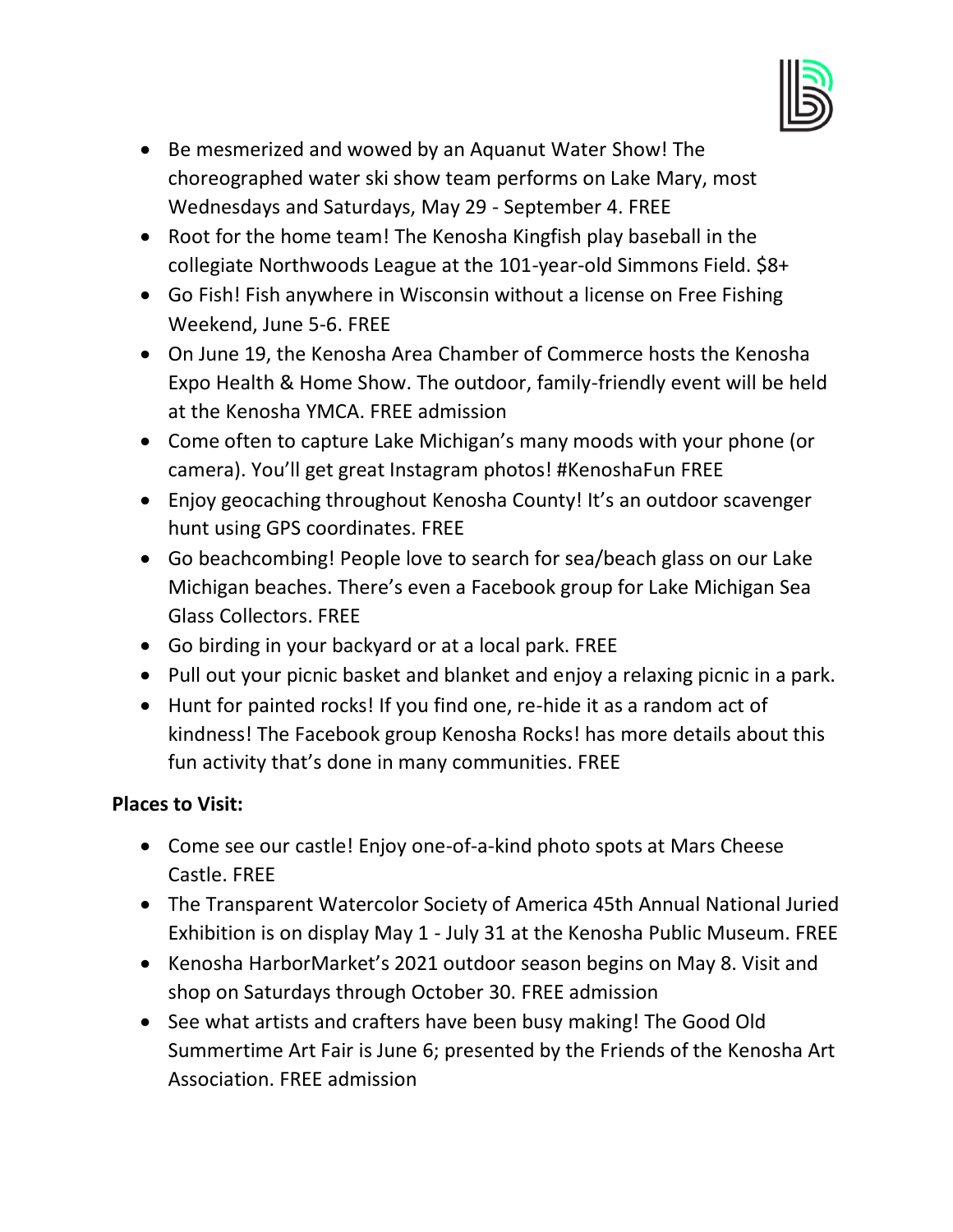

- Have you seen Anderson Arts Center an art gallery in a 1920s mansion on the Lake Michigan shore – since its \$4.3 million preservation and modernization project in 2019? FREE
- Bring the kiddos to see the dinos at the Dinosaur Discovery Museum. FREE
- Learn about Lake Michigan shipwrecks and more local maritime history at the seasonal Southport Light Station Museum. FREE
- Take a break in Wolfenbuttel Park, which is named after Kenosha's sister city in Germany. Enjoy the flower gardens and the large pergola. Oh – and Lake Michigan, too! FREE
- Watch bicycle races at the Washington Park Velodrome. Built in 1927, it's the nation's oldest operating velodrome. FREE
- Learn about locally excavated mammoths at the Kenosha Public Museum. FREE
- The Kenosha Public Library offers a variety of entertaining and educational resources in-person and online. FREE

## **Get Creative:**

- Bring a little art and take a little art! The Little Lemon Street Gallery is a creative spinoff from the popular Little Free Library endeavor. FREE
- Studio Moonfall is offering printable coloring pages online. FREE
- A resident of the Union Park Arts District, ArtWorks features a rotating gallery of original art. Pencil aficionados will appreciate the Pencillarium, which is in the same building. FREE to browse

**Volunteer/Community Involvement:** Commit to delivering a Meals on Wheels route with your mentee!! Call 262-658-3508

## **Activities to do with your Mentee in Racine: (realracine.com)**

- Spend a Day at North Beach
- Explore Frank Lloyd Wright's architecture at the SC Johnson Campus and Wingspread (Tours are free and open to the public with advance reservations).
- Discover roots at the Racine Heritage Museum
- Hike and/or bike more than 100 miles of trails